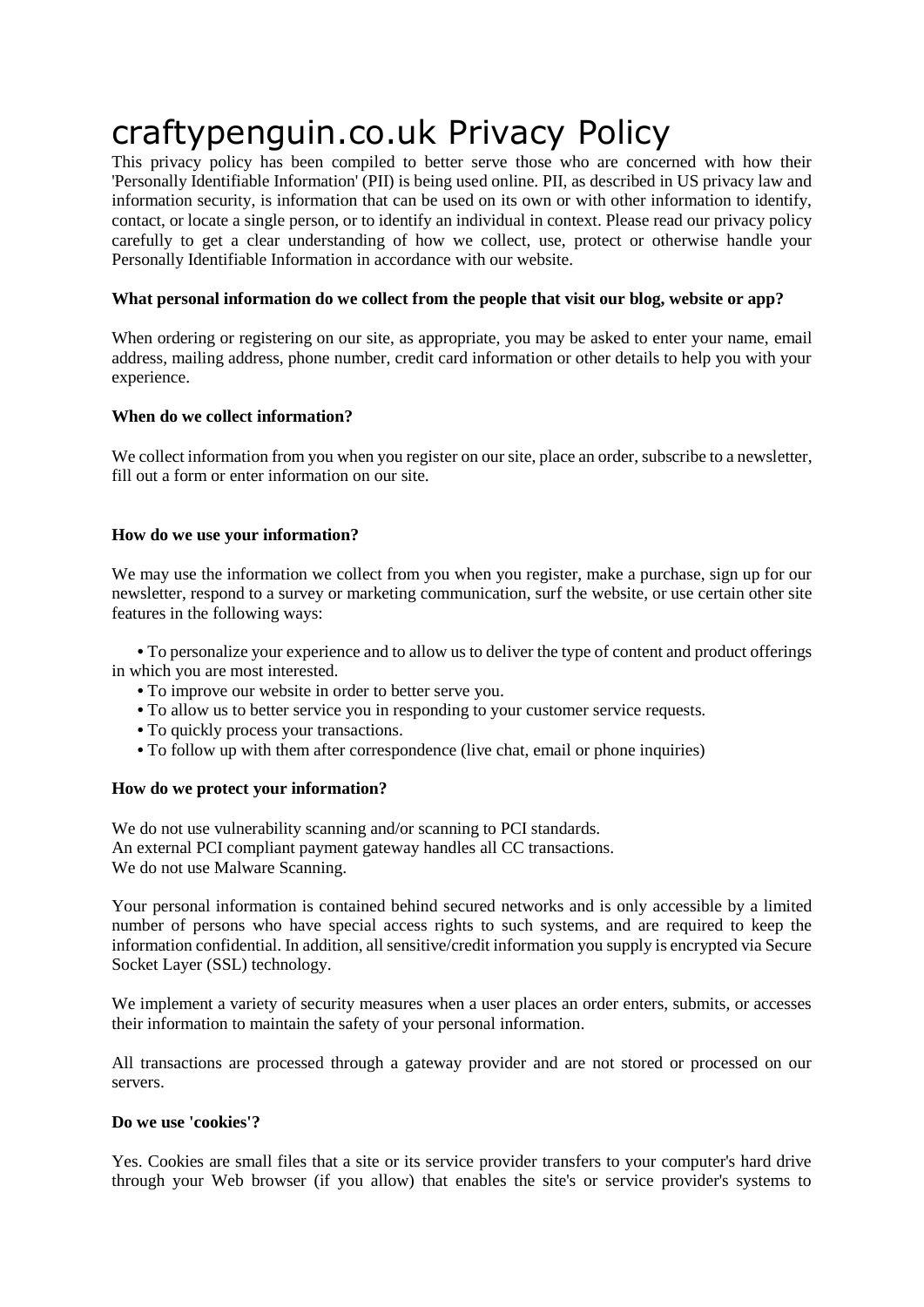recognize your browser and capture and remember certain information. For instance, we use cookies to help us remember and process the items in your shopping cart. They are also used to help us understand your preferences based on previous or current site activity, which enables us to provide you with improved services. We also use cookies to help us compile aggregate data about site traffic and site interaction so that we can offer better site experiences and tools in the future.

#### **We use cookies to:**

- **•** Help remember and process the items in the shopping cart.
- **•** Understand and save user's preferences for future visits.

 **•** Compile aggregate data about site traffic and site interactions in order to offer better site experiences and tools in the future. We may also use trusted third-party services that track this information on our behalf.

You can choose to have your computer warn you each time a cookie is being sent, or you can choose to turn off all cookies. You do this through your browser settings. Since browser is a little different, look at your browser's Help Menu to learn the correct way to modify your cookies.

If you turn cookies off, It won't affect the user's experience .

#### **Third-party disclosure**

We do not sell, trade, or otherwise transfer to outside parties your Personally Identifiable Information unless we provide users with advance notice. This does not include website hosting partners and other parties who assist us in operating our website, conducting our business, or serving our users, so long as those parties agree to keep this information confidential. We may also release information when it's release is appropriate to comply with the law, enforce our site policies, or protect ours or others' rights, property safety.

However, non-personally identifiable visitor information may be provided to other parties for marketing, advertising, or other uses.

## **Third-party links**

We do not include or offer third-party products or services on our website.

#### **Google**

Google's advertising requirements can be summed up by Google's Advertising Principles. They are put in place to provide a positive experience for users. https://support.google.com/adwordspolicy/answer/1316548?hl=en

We use Google AdSense Advertising on our website.

Google, as a third-party vendor, uses cookies to serve ads on our site. Google's use of the DART cookie enables it to serve ads to our users based on previous visits to our site and other sites on the Internet. Users may opt-out of the use of the DART cookie by visiting the Google Ad and Content Network privacy policy.

## **We have implemented the following:**

**•** Demographics and Interests Reporting

We, along with third-party vendors such as Google use first-party cookies (such as the Google Analytics cookies) and third-party cookies (such as the DoubleClick cookie) or other third-party identifiers together to compile data regarding user interactions with ad impressions and other ad service functions as they relate to our website.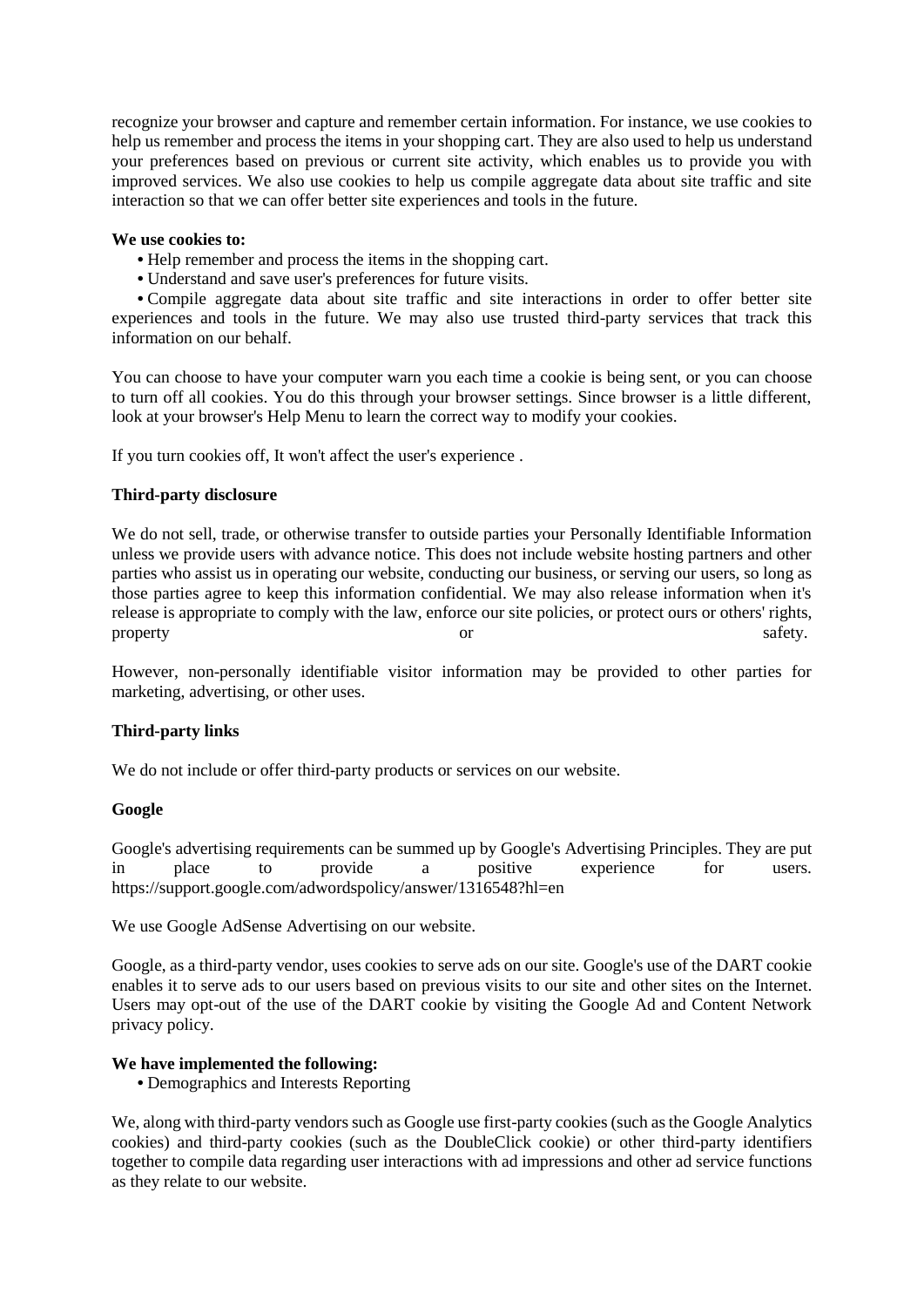## **Opting out:**  $\qquad \qquad \text{out:}$

Users can set preferences for how Google advertises to you using the Google Ad Settings page. Alternatively, you can opt out by visiting the Network Advertising Initiative Opt Out page or by using the Google Analytics Opt Out Browser add on.

# **California Online Privacy Protection Act**

CalOPPA is the first state law in the nation to require commercial websites and online services to post a privacy policy. The law's reach stretches well beyond California to require any person or company in the United States (and conceivably the world) that operates websites collecting Personally Identifiable Information from California consumers to post a conspicuous privacy policy on its website stating exactly the information being collected and those individuals or companies with whom it is being shared. - See more at: http://consumercal.org/california-online-privacy-protection-actcaloppa/#sthash.0FdRbT51.dpuf

# **According to CalOPPA, we agree to the following:**

Users can visit our site anonymously.

Once this privacy policy is created, we will add a link to it on our home page or as a minimum, on the first significant page after entering our website.

Our Privacy Policy link includes the word 'Privacy' and can easily be found on the page specified above.

You will be notified of any Privacy Policy changes:

- **•** On our Privacy Policy Page
- Can change your personal information:
	- **•** By emailing us

## **How does our site handle Do Not Track signals?**

We honor Do Not Track signals and Do Not Track, plant cookies, or use advertising when a Do Not Track (DNT) browser mechanism is in place.

# **Does our site allow third-party behavioral tracking?**

It's also important to note that we do not allow third-party behavioral tracking

# **COPPA (Children Online Privacy Protection Act)**

When it comes to the collection of personal information from children under the age of 13 years old, the Children's Online Privacy Protection Act (COPPA) puts parents in control. The Federal Trade Commission, United States' consumer protection agency, enforces the COPPA Rule, which spells out what operators of websites and online services must do to protect children's privacy and safety online.

We do not specifically market to children under the age of 13 years old.

# **Fair Information Practices**

The Fair Information Practices Principles form the backbone of privacy law in the United States and the concepts they include have played a significant role in the development of data protection laws around the globe. Understanding the Fair Information Practice Principles and how they should be implemented is critical to comply with the various privacy laws that protect personal information.

# **In order to be in line with Fair Information Practices we will take the following responsive action, should a data breach occur:**

We will notify you via email **•** Within 7 business days We will notify the users via in-site notification